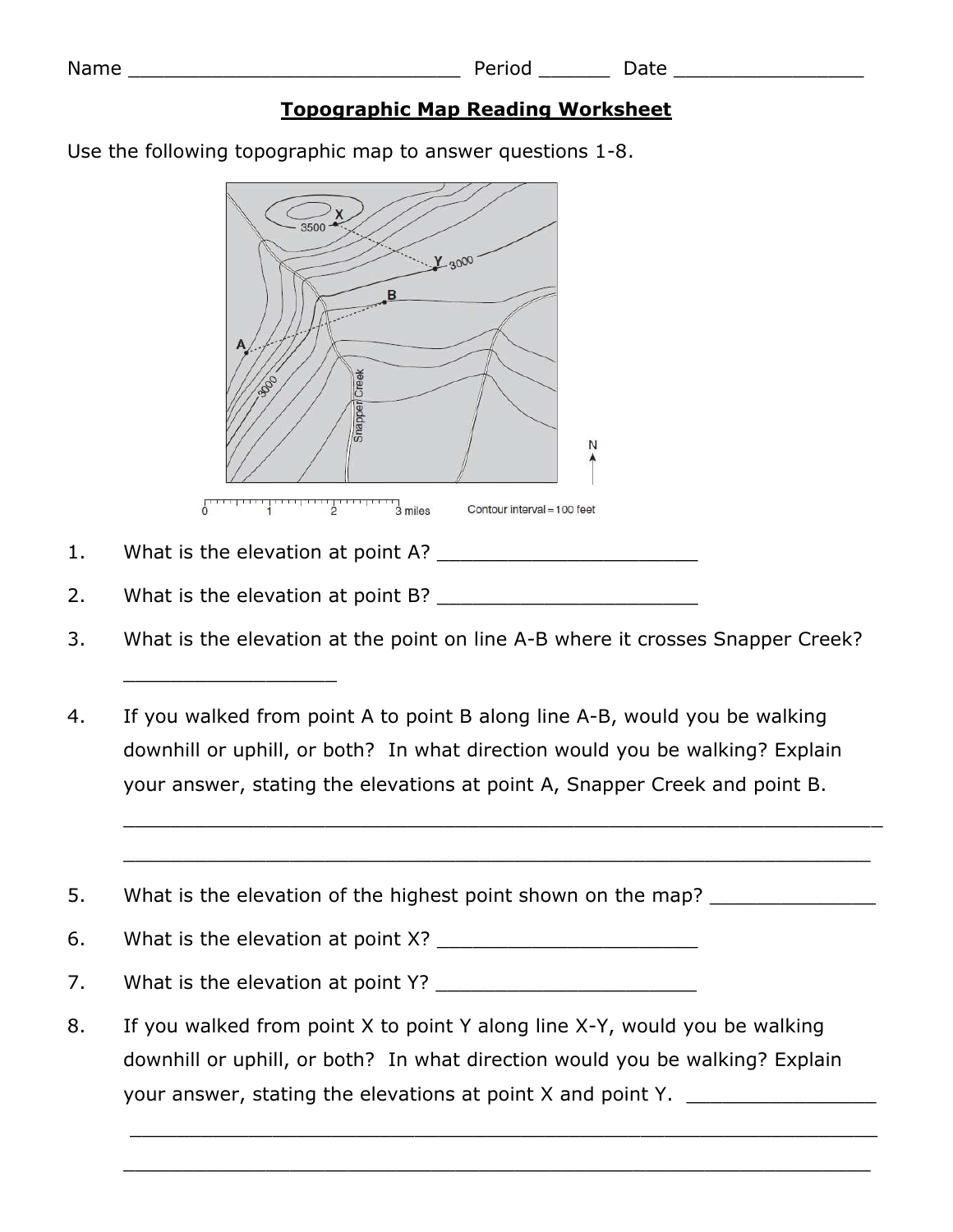Use the following topographic map from Palo Duro Canyon State Park in west Texas to answer questions 9 - 33.